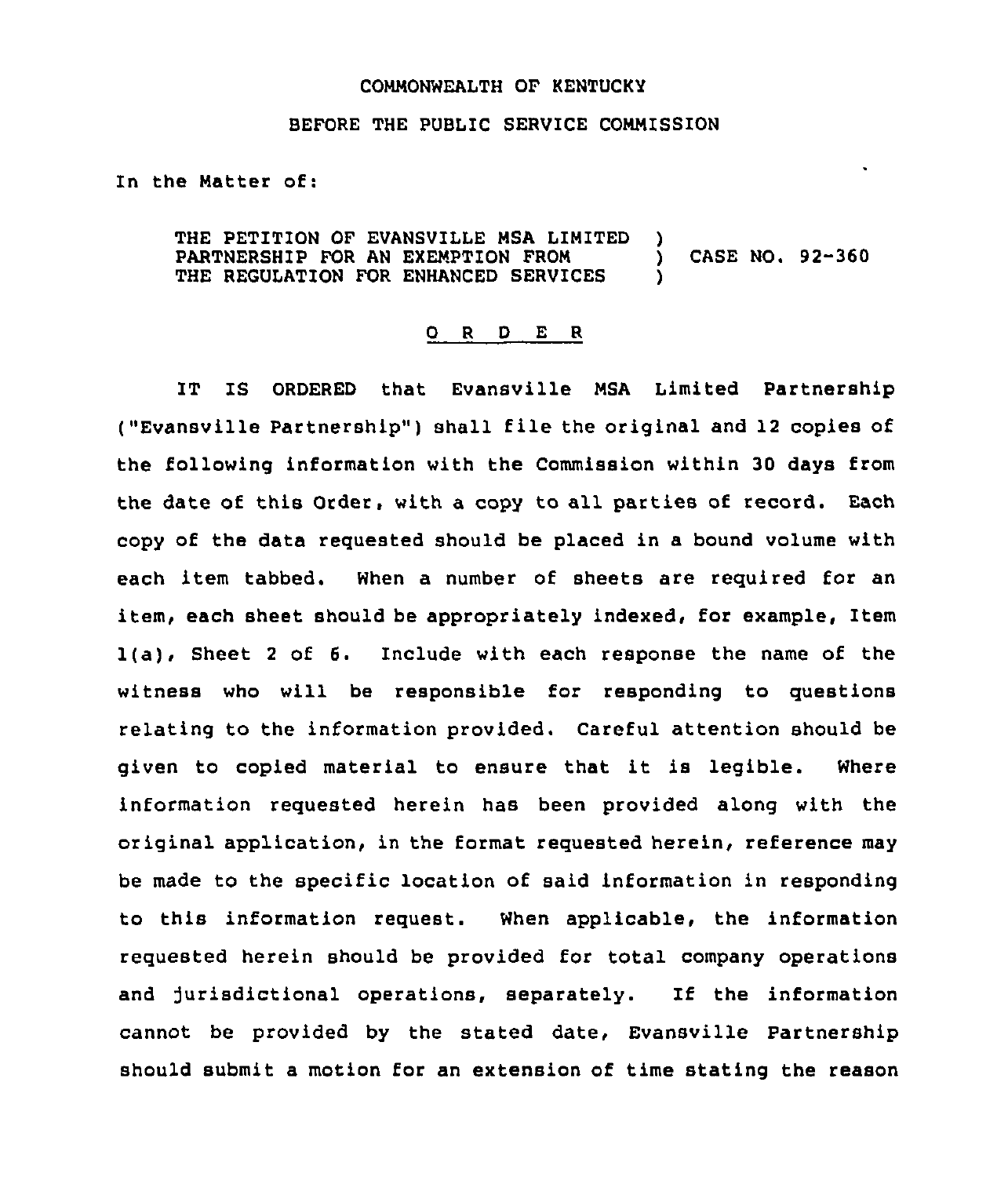<sup>a</sup> delay is necessary and a date by which the information will be furnished. Such motion will be considered by the Commission.

1. Cellular resellers have been identified by some cellular utilities as potential competitors of enhanced services. The Commission is not aware of any resellers of cellular services, including voice mail, that currently operate within the Commonwealth of Kentucky.

a. If Evansville Partnership is aware of any cellular resellers, identify the services they are reselling and the extent of their market share.

b. If Evansville Partnership is not aware of any cellular resellers, then identify the reasons cellular resellers do not exist in Kentucky or why Evansville Partnership would not be aware of their existence.

2. Evansville Partnership's application either explicitly, or implicitly, contends that non-cellular voice mail providers compete with Evansville Partnership's voice mail service.

a. Are these non-cellular voice mail providers capable of providing service that is functionally equivalent to that provided by Evansville Partnershipg

b. If yes, separately describe any differences, as seen by a cellular service subscriber, that may exist between the services provided by a non-cellular voice mail provider and the voice mail of Evansville Partnership but that do not affect the functional equivalence of the two services.

$$
-2 -
$$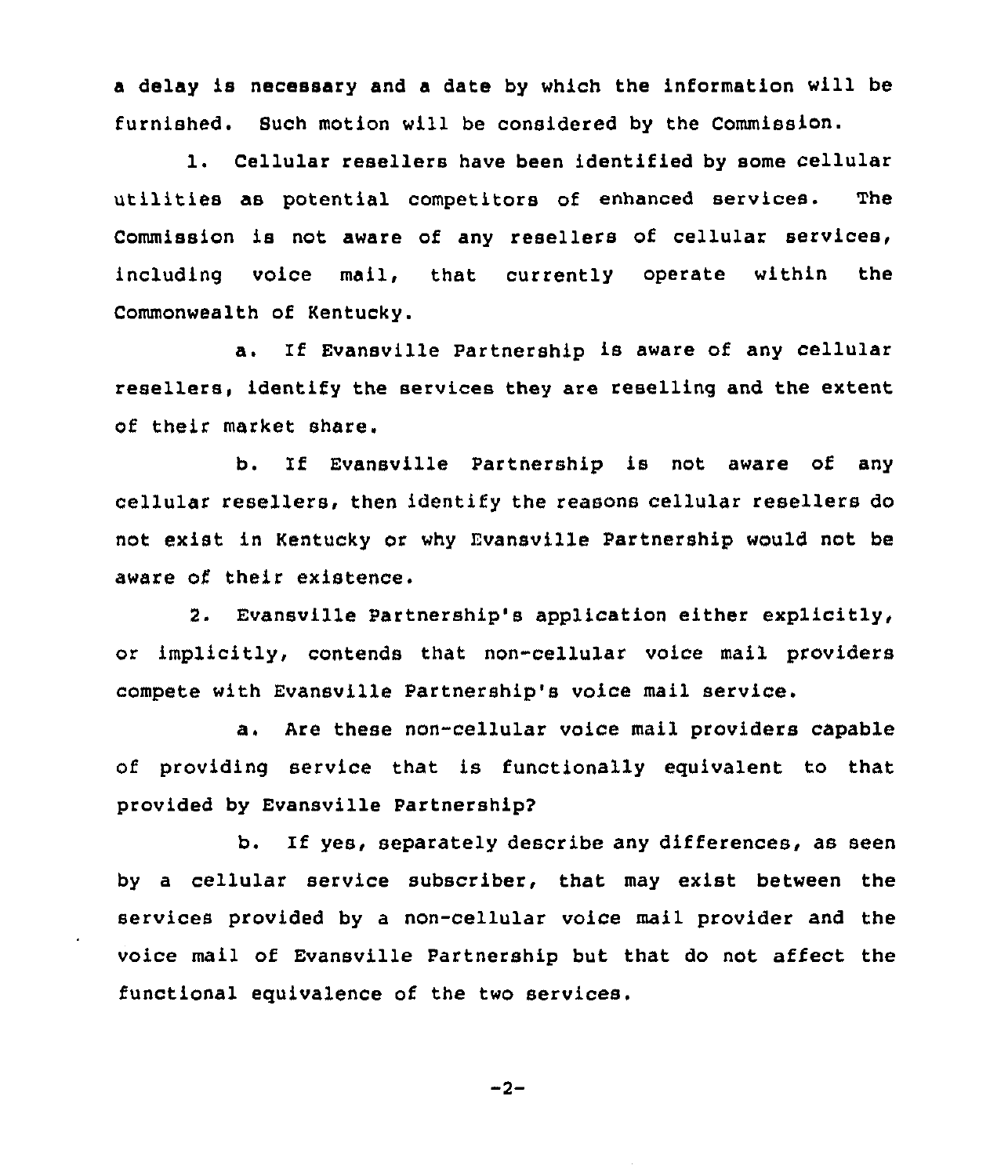c. If no, then describe in detail the differences that exist which make the non-cellular voice mail services not functionally equivalent to that provided by Evansville Partnership.

3. Describe in detail the methods by which an Evansville Partnership subscriber may use a competitive voice mail service. Are additional services (e.g., call forwarding) required to be purchased from Evansville Partnership before a competitor may provide <sup>a</sup> functionally equivalent voice mail service? If so, list these services.

4. Identify every existing company that is perceived to be a competitor.

5. If possible, provide the prices of those service features and/or service packages offered by your competitors that compete with your service features and/or packages.

6. Provide the overall price of your minimum service package as well as any more advanced service packages offering additional service features. Also, provide a breakout of the prices of the individual service features which make up the minimum service package and all other service packages.

7. Nay any service feature included in a service package, other than the minimum service package, be purchased individually or separately?

a. If so, list each feature and its price.

b. If not, is there a technical reason or some other reason? Explain. Also, provide a list of these features and their prices.

 $-3-$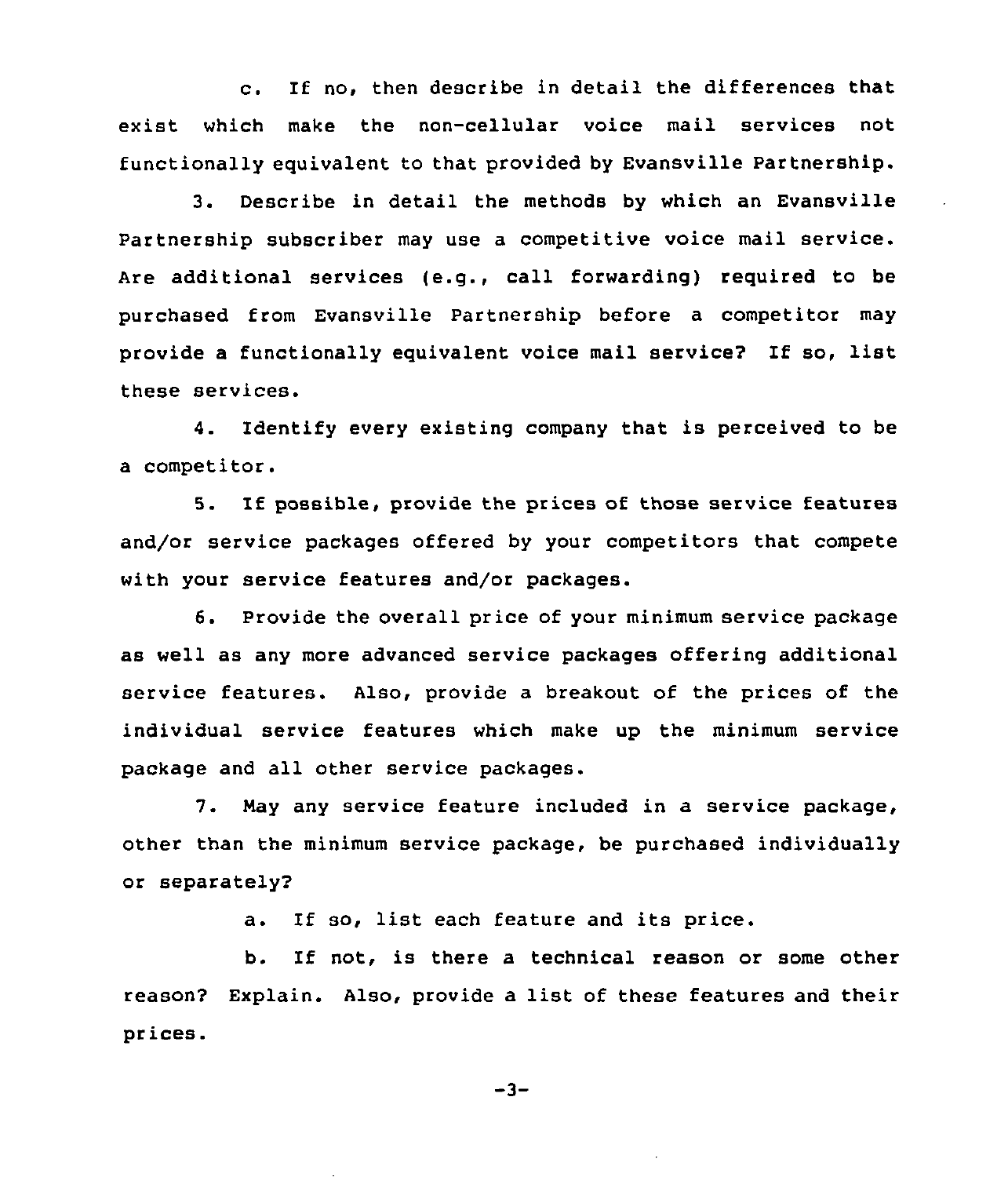8. Are there any service features that may be purchased individually or separately that are not included in the minimum oz more advanced service packages? If so, provide a listing and their prices.

9. Are there any service features which may be purchased separately as well as in conjunction with other features in a service package? If so, are there price differences for these service features between the different purchasing options? If so, provide a table illustrating the price differences.

10. Do you market any of your enhanced service features to:

a. Any non-cellular subscribing customers2 If so, provide a listing of the type of customer (small business, high volume business, traveling business sales personnel, residential, etc.), the features primarily marketed to each type of customer and feature prices.

(1) Are these service offerings and prices different from those marketed to your own service subscribers2 Explain any differences.

b. <sup>A</sup> cellular subscriber belonging to another cellular company? If so, provide <sup>a</sup> listing of the type of customer (small business, high volume business, traveling business sales personnel, residential, etc.), the features primarily marketed to each type of customer and feature prices.

(1) Are these service offerings and prices different from those marketed to your own service subscribers? Explain any differences.

 $-4-$